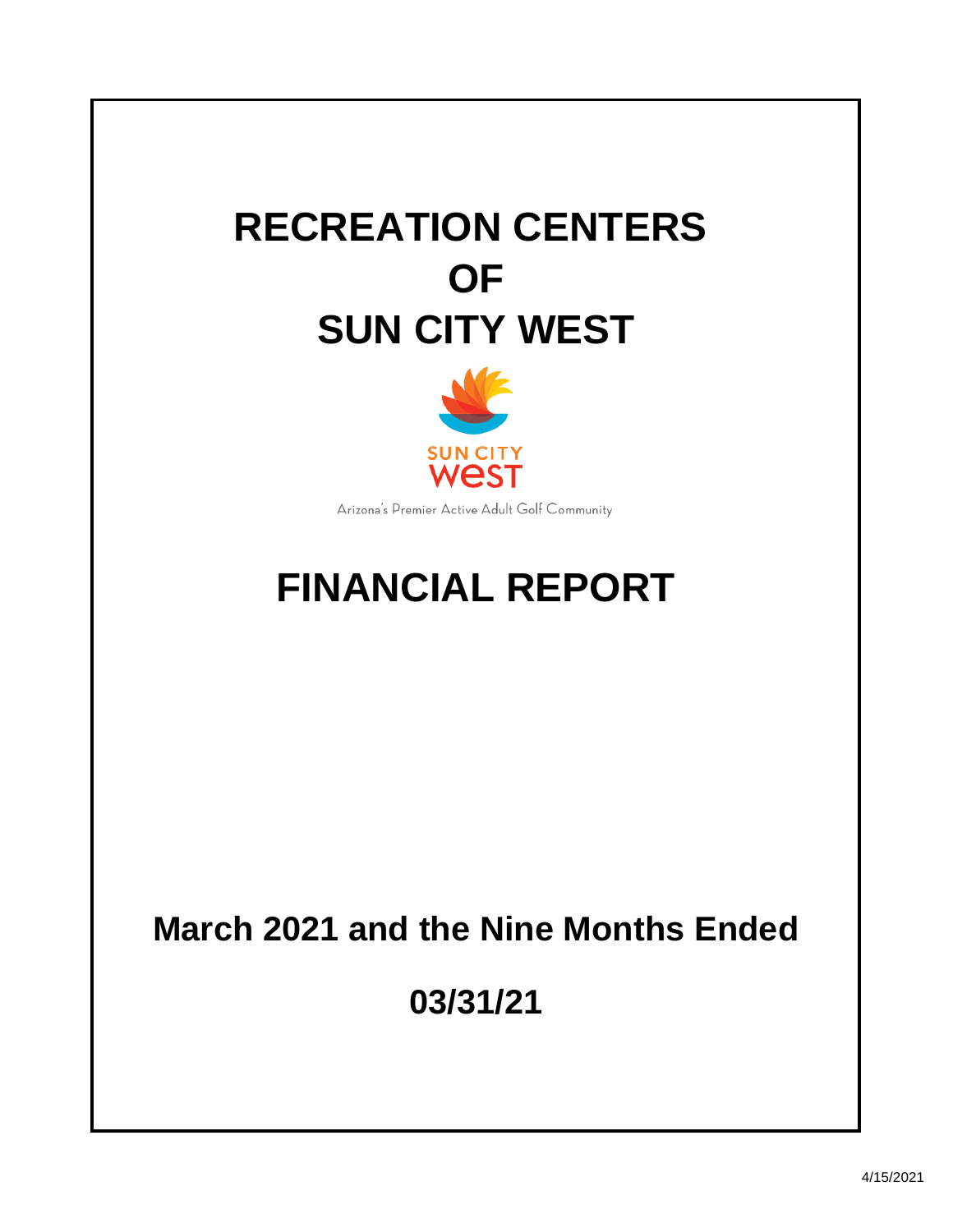#### **Recreation Centers of Sun City West, Inc. Summary of Revenues & Expenses**

**March 31, 2021**

|                          |                | <b>Current Month</b> |             |                | Year-to-Date                                |                          |                          |               |             |               |  |  |  |
|--------------------------|----------------|----------------------|-------------|----------------|---------------------------------------------|--------------------------|--------------------------|---------------|-------------|---------------|--|--|--|
|                          |                | Variance             |             | Variance       |                                             |                          |                          | Variance      |             | Variance      |  |  |  |
| <b>Actual</b>            | <b>Budget</b>  | Favorable /          | P/Y Act     | Favorable /    |                                             | <b>Actual</b>            | <b>Budget</b>            | Favorable /   | P/Y Act     | Favorable /   |  |  |  |
|                          |                | (Unfavorable)        |             | (Unfavorable)  | <b>Operating Revenues</b>                   |                          |                          | (Unfavorable) |             | (Unfavorable) |  |  |  |
| 1,278,244                | 1,287,660      | (9, 416)             | 1,215,940   | 62,304         | Membership                                  | 10,963,504               | 11,152,826               | (189, 322)    | 10,844,392  | 119,112       |  |  |  |
| 3,815                    | 10,233         | (6, 418)             | 1,805       | 2,010          | Recreation                                  | 11,156                   | 109,885                  | (98, 729)     | 98,987      | (87, 831)     |  |  |  |
| 1,364,768                | 1,426,738      | (61,970)             | 1,058,893   | 305,875        | <b>Golf Fees</b>                            | 6,716,099                | 6,640,380                | 75,719        | 5,784,812   | 931,288       |  |  |  |
| 58,521                   | 82,889         | (24, 368)            | 32,827      | 25,694         | Sports Pavilion                             | 353,313                  | 535,724                  | (182, 411)    | 519,489     | (166, 176)    |  |  |  |
| 3,357                    | 46,390         | (43,033)             | 44,649      | (41, 292)      | <b>Special Events</b>                       | (17,580)                 | 187,680                  | (205, 260)    | 191,552     | (209, 133)    |  |  |  |
| 128,047                  | 128,639        | (592)                | 97,892      | 30,156         | <b>Ancillary Revenue</b>                    | 736,667                  | 690,152                  | 46,515        | 638,518     | 98,149        |  |  |  |
| 18,997                   | 51,664         | (32,667)             | 14,673      | 4,323          | Merchandise Sales (net)                     | 86,006                   | 234,380                  | (148, 374)    | 171,089     | (85,083)      |  |  |  |
|                          | 39,974         |                      |             | 6,089          | Food and Beverage (net)                     |                          | 231,199                  |               | 186,695     |               |  |  |  |
| 19,537<br>$\blacksquare$ |                | (20, 437)            | 13,449      | $\blacksquare$ |                                             | 95,118<br>$\blacksquare$ |                          | (136,081)     |             | (91, 577)     |  |  |  |
| 463                      | 180<br>628     | (180)                | 500         |                | Interest Income - Operating<br>Other Income |                          | 540                      | (540)         | 250         | (250)         |  |  |  |
|                          |                | (165)                |             | (37)           |                                             | (24, 248)                | 4,355<br>19,787,120      | (28, 603)     | (1,797)     | (22, 451)     |  |  |  |
| 2,875,749                | 3,074,995      | (199, 246)           | 2,480,628   | 395,121        | <b>Operating Revenues Total</b>             | 18,920,036               |                          | (867, 084)    | 18,433,987  | 486,048       |  |  |  |
|                          |                |                      |             |                | <b>Operating Expenses</b>                   |                          |                          |               |             |               |  |  |  |
|                          |                |                      |             |                |                                             |                          |                          |               |             |               |  |  |  |
| 1,249,528                | 1,316,893      | 67,365               | 1,250,389   | 861            | Wages & Benefits                            | 10,732,123               | 11,378,245               | 646,122       | 10,727,809  | (4, 315)      |  |  |  |
| 178,291                  | 189,330        | 11,039               | 144,761     | (33,530)       | <b>Utilities</b>                            | 1,752,968                | 1,950,758                | 197,790       | 1,749,316   | (3,652)       |  |  |  |
| 100,327                  | 99,534         | (793)                | 95,826      | (4,501)        | Repairs & Maintenance                       | 1,008,304                | 1,195,462                | 187,158       | 1,088,001   | 79,697        |  |  |  |
| 30,349                   | 69,460         | 39,111               | 38,377      | 8,028          | Landscape Maintenance                       | 1,187,353                | 1,177,430                | (9,923)       | 1,129,651   | (57, 702)     |  |  |  |
| 54,036                   | 57,530         | 3,494                | 48,190      | (5,846)        | Supplies & Services                         | 356,367                  | 480,010                  | 123,643       | 444,296     | 87,929        |  |  |  |
| 19,937                   | 23,110         | 3,173                | 21,720      | 1,784          | Equipment                                   | 136,632                  | 297,310                  | 160,678       | 230,656     | 94,025        |  |  |  |
| 84,606                   | 52,504         | (32, 102)            | 46,472      | (38, 134)      | Taxes & Insurance                           | 502,668                  | 529,179                  | 26,511        | 457,724     | (44, 945)     |  |  |  |
| 65,772                   | 59,890         | (5,882)              | 43,946      | (21, 826)      | Interest & Financial Expense                | 350,542                  | 305,210                  | (45, 332)     | 295,339     | (55, 204)     |  |  |  |
| 39,213                   | 48,442         | 9,228                | 36,119      | (3,094)        | <b>Operating Expenses</b>                   | 328,519                  | 413,354                  | 84,834        | 332,437     | 3,918         |  |  |  |
| 7,748                    | 22,635         | 14,887               | 9,913       | 2,165          | Legal & Professional                        | 105,160                  | 231,565                  | 126,405       | 181,123     | 75,963        |  |  |  |
| 9,006                    | 18,100         | 9,094                | 15,003      | 5,997          | <b>Employee Related Expenses</b>            | 116,335                  | 174,005                  | 57,670        | 136,506     | 20,172        |  |  |  |
| 1,838,813                | 1,957,427      | 118,615              | 1,750,716   | (88,097)       | <b>Operating Expenses Total</b>             | 16,576,972               | 18,132,527               | 1,555,555     | 16,772,857  | 195,885       |  |  |  |
| 1,036,936                | 1,117,568      | (80, 631)            | 729,912     | 307,024        | <b>Operating Cash Inflow/(Outflow)</b>      | 2,343,064                | 1,654,593                | 688,471       | 1,661,130   | 681,934       |  |  |  |
|                          |                |                      |             |                |                                             |                          |                          |               |             |               |  |  |  |
|                          |                |                      |             |                | <b>Capital Related</b>                      |                          |                          |               |             |               |  |  |  |
| 91,054                   | 59,580         | 31,474               | 88,086      | 2,968          | Investment Income - Reserves                | 682,538                  | 399,870                  | 282,668       | 499,762     | 182,776       |  |  |  |
|                          | (2,703)        | 2,703                |             | $\sim$         | <b>Investment Fees</b>                      | (22, 952)                | (24, 323)                | 1,370         | (21, 642)   | (1, 310)      |  |  |  |
|                          |                |                      | 40,409      | (40, 409)      | Investments-Realized - Gain/Loss)           | 3,076,234                | $\blacksquare$           | 3,076,234     | 40,603      | 3,035,631     |  |  |  |
| (316,008)                | $\blacksquare$ | (316,008)            | (1,836,629) | 1,520,620      | Investments Unrealized - Gain/ (Loss)       | (2, 283, 976)            | $\overline{\phantom{a}}$ | (2, 283, 976) | (1,378,210) | (905, 766)    |  |  |  |
|                          |                |                      |             |                | Club Funded                                 | 875                      |                          | 875           | 72,818      | (71, 943)     |  |  |  |
| 528,500                  | 504,000        | 24,500               | 472,500     | 56,000         | <b>Asset Preservation Fee</b>               | 3,612,000                | 3,195,500                | 416,500       | 3,113,800   | 498,200       |  |  |  |
|                          |                |                      |             |                | Gain/(Loss) on Asset Disposal               | (13, 381)                | (65, 560)                | 52,179        | (47, 272)   | 33,892        |  |  |  |
| (339, 917)               | (363,968)      | 24,051               | (308, 393)  | (31, 524)      | <b>Depreciation Expense</b>                 | (2,920,075)              | (3, 156, 774)            | 236,699       | (2,725,832) | (194, 243)    |  |  |  |
| (36, 372)                | 196,909        | (233, 281)           | (1,544,026) | 1,507,655      | <b>Capital Related Total</b>                | 2,131,263                | 348,713                  | 1,782,550     | (445, 973)  | 2,577,237     |  |  |  |
|                          |                |                      |             |                |                                             |                          |                          |               |             |               |  |  |  |
| 1,000,565                | 1,314,477      | (313, 912)           | (814, 114)  | 1,814,679      | Revenues Over (Under) Expenses              | 4,474,327                | 2,003,307                | 2,471,021     | 1,215,157   | 3,259,170     |  |  |  |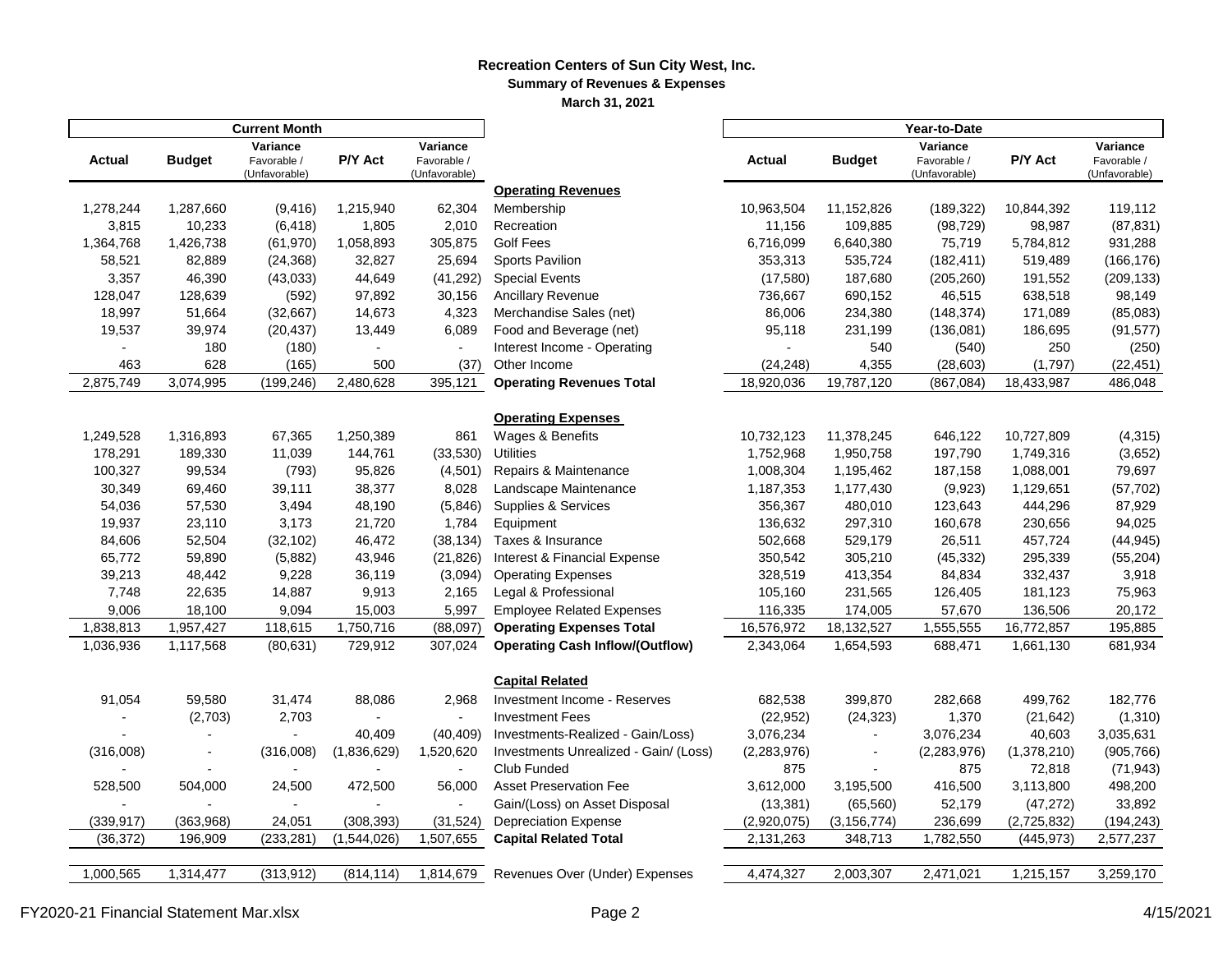#### **Recreation Centers of Sun City West, Inc. Financial Statement Notes March 31, 2021**

**EXCESS OF REVENUES OVER/(UNDER) EXPENSES - March was unfavorable to Budget by \$314K and favorable to Prior Year (hereinafter PY) by \$1.8M. Year to date (hereinafter YTD) was favorable to budget by \$2.5M and prior year by \$3.3M.** 

**NET OPERATING INCOME - March was unfavorable to Budget by \$81K and favorable to PY by \$307K. YTD was favorable to Budget by \$688K and PY by \$682K.**

**REVENUES - March revenues were unfavorable to Budget by \$199K and favorable to PY by \$395K. YTD revenues are unfavorable to Budget by \$867K and favorable to PY by \$486K.**

**Member Dues and Fees -** March revenues were unfavorable to Budget by \$9K and favorable to PY by \$62K. YTD revenues were unfavorable to budget by \$189K and favorable to PY by \$119K. March and YTD Associate fees, landlord fees, tenant fees, and guest fees continue to be the main driver of the negative variance to Budget but negative variance decreasing as we reopen the facilities, partially offset by higher Member owner fees due to rate increase and transfer and disposal fees with continuing high home sales.

**Golf Fees -** March revenues were unfavorable to Budget by \$62K and favorable to PY by \$306K. March held the 3-Person Scramble and Tin Cup Scramble. YTD revenues were favorable to Budget by \$76K and PY by \$931K. YTD rounds were favorable to Budget by 25,563 (11.4%) and PY by 24,274 (10.8%). Additional details can be found in Monthly Golf Report.

**Sports Pavilion -** Revenues for March were unfavorable to Budget by \$24K and favorable to PY by \$26K. YTD revenues are unfavorable to budget by \$182K and unfavorable to PY by \$166K. March and YTD negative variances continue but League play is increasing in March as facility re-opened mid month for Guests and the Public.

**Merchandise Sales -** March net revenues were unfavorable to Budget by \$33K and favorable to PY by \$4K. Pro Shops have now re-opened mid month offsetting the closing in March 2020 due to COVID-19. YTD net revenues were unfavorable to budget by \$148K and unfavorable to PY by \$85K. **Special Events** - March revenues were unfavorable to Budget by \$43K and PY by \$41K. YTD revenues were unfavorable to Budget by \$205K and unfavorable to PY by \$209K. Member paid special events are not being held due to COVID-19, we are instead holding free events such as drive-in movies. YTD negative variance driven by not holding events and refunding previously paid for cancelled events.

**Food & Beverage -** March net revenues were unfavorable to Budget by \$20K and favorable to PY by \$6K. YTD net revenues were unfavorable to budget by \$136K and unfavorable to PY by \$92K. Food & Beverage is being restocked and sold in the Pro Shops as they have opened to Guests and the Public.

**EXPENSES - March Operating Expenses were favorable to budget by \$119K and unfavorable to PY by \$88K. YTD Operating Expenses were favorable to budget by \$1.6M and PY by \$196K.**

**Payroll** - March expenses were favorable to Budget and PY by \$67K and \$1K, respectively. YTD expenses were favorable to Budget by \$646K and unfavorable to PY by \$4K. The March budget variance was led by base wages, primarily in the Recreation division. Payroll taxes were unfavorable to budget and PY as a result of an increase in state unemployment taxes. Pension expense was favorable to Budget and PY due to the annual expense true-up. The YTD Budget variance continues to be driven by the closures and reduced operations earlier in the fiscal year. Additionally, we also delayed a portion of the annual merit increases from July to January to align with the timing of the minimum wage increases.

**Landscape Maintenance** - March expenses were favorable to Budget and PY by \$39K and \$8K, respectively. YTD expenses were unfavorable to Budget and PY by \$10K and \$58K, respectively. The March Budget variance was driven by Chemicals & Fertilizer and Tree Repairs. The favorable Chemical & Fertilizer variance related to the timing of purchases (YTD variance is unfavorable). Tree trimming is favorable for both common areas and golf courses for the month and YTD. YTD unfavorable variances include Seed expense, Chemicals & Fertilizer and Sprinkler repairs.

**Taxes & Insurance** - March expenses are unfavorable to Budget and PY by \$32K and \$38K, respectively. YTD expenses are favorable to Budget by \$27K and unfavorable to PY by \$45K. The March variances were mainly related to the timing of the annual water right payments along with timing of Fleet vehicle registrations. The YTD budget variance was led by licensing for music / movies, timing of county recordingrelated fees and property taxes. The YTD variance to PY was mainly an increase to our Property and Casualty Insurance.

**Legal & Professional** - March expenses were favorable to Budget and PY by \$15K and \$2K, respectively. YTD expenses are favorable to Budget and PY by \$126K and \$76K, respectively. The Budget variances are mainly due to budgeted programs / projects (Professional Fees) that have been postponed or cancelled. A couple of the Golf Ops programs were a direct result of the pandemic impact, and HR study has been postponed, and some of the master plan activities have been delayed.

**CAPITAL RELATED REVENUES & EXPENSES -** March was unfavorable to budget by \$233K and favorable to PY by \$1.5M. YTD is favorable to budget and PY by \$1.8M and \$2.6M, respectively.

**Investment Gains and Losses** - Due to the unpredictable nature of the market, we do not assign a Budget to this line item. For the month of March there were \$316K in unrealized losses, this compares to losses of \$1.8M in PY. YTD total gains are \$792K as compared to \$1.3M of losses in PY.

**APF Fees -** March APF fees were favorable to both Budget and PY by \$25K and \$56K, respectively. YTD APF Fees are favorable to budget by \$417K and PY by \$498K.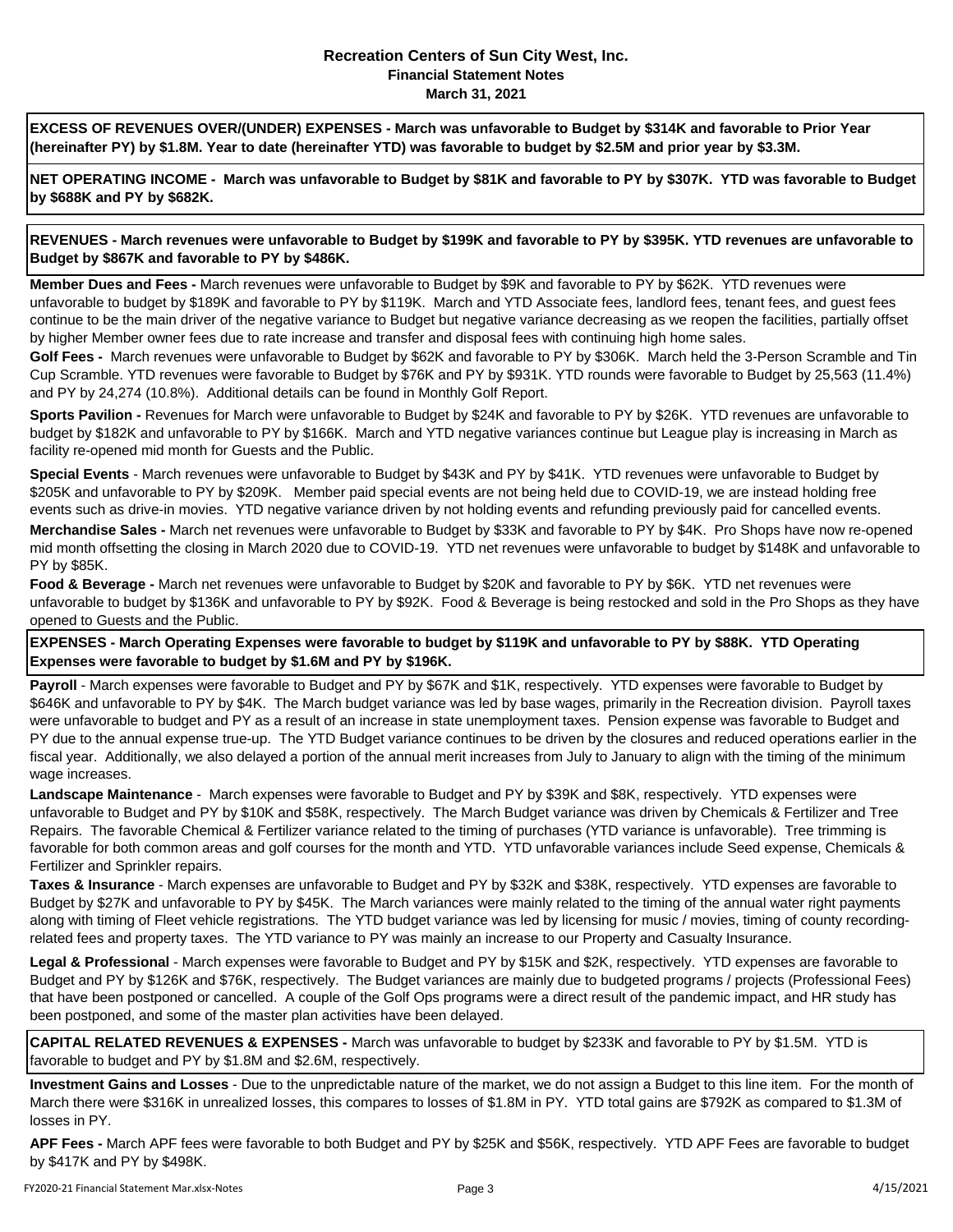Balance Sheets for months ending March 31, 2021 and June 30, 2020

|                                                              |    | <b>March 2021</b>     | <b>June 2020</b>      |
|--------------------------------------------------------------|----|-----------------------|-----------------------|
| <b>ASSETS</b>                                                |    |                       |                       |
| <b>Current Assets</b>                                        |    |                       |                       |
| Cash and Cash Equivalents                                    | \$ | 11,146,441            | \$<br>12,326,285      |
| Accounts Receivable (net)                                    |    | 230,817               | 288,465               |
| Notes Receivable-Clubs & Other                               |    | 742,539               | 884,095               |
| Inventories                                                  |    | 189,024               | 222,631               |
| <b>Prepaid and Other Assets</b>                              |    | 462,233               | 350,918               |
| <b>Total Current Assets</b>                                  |    | 12,771,054            | 14,072,394            |
| <b>Board Reserve Funds</b>                                   |    | 28,041,402            | 27,246,776            |
| <b>Fixed Assets</b>                                          |    |                       |                       |
| Land & Building                                              |    | 104,230,861           | 101,896,242           |
| Furniture, Fixtures & Equipment                              |    | 22,049,035            | 20,206,508            |
| Vehicles                                                     |    | 1,923,011             | 1,638,752             |
| <b>Fixed Assets</b>                                          |    | 128,202,907           | 123,741,502           |
| <b>Accumulated Depreciation</b>                              |    | (80, 903, 787)        | (79, 275, 464)        |
| <b>Fixed Assets-Net Book Value</b>                           |    | 47,299,120            | 44,466,039            |
| <b>Construction in Progress</b><br><b>Total Fixed Assets</b> |    | 557,213<br>47,856,332 | 893,920<br>45,359,958 |
|                                                              |    |                       |                       |
| <b>Total Assets</b>                                          | S  | 88,668,789            | \$<br>86,679,128      |
| <b>LIABILITIES AND EQUITY</b>                                |    |                       |                       |
| <b>Liabilities</b>                                           |    |                       |                       |
| Accounts Payable-Trade & Other                               | \$ | 881,273               | \$<br>923,566         |
| <b>Payroll Related Liabilities</b>                           |    | 1,098,890             | 1,251,428             |
| Association Events & Other Program Payables                  |    | 174,284               | 375,366               |
| <b>Charter Clubs Payables</b>                                |    | 45,293                | 41,193                |
| Notes Payable                                                |    |                       | 2,245,716             |
| Deferred Membership Dues/Fees & Golf Revenues                |    | 7,094,657             | 6,941,794             |
| <b>Total Liabilities</b>                                     |    | 9,294,397             | 11,779,063            |
| <b>Members' Equity</b>                                       |    |                       |                       |
| <b>Retained Earnings</b>                                     |    | 45,768,559            | 42,617,907            |
| <b>Retained Earnings - Encumbrance</b>                       |    | 2,541,947             | 2,541,947             |
| Retained Earnings - Repair & Replacement Rqmt                |    | 25,447,858            | 25,447,858            |
| <b>Retained Earnings - Future Capital Requirements</b>       |    | 1,141,700             | 1,141,700             |
| Surplus (Deficit)                                            |    | 4,474,327             | 3,150,653             |
| <b>Total Equity</b>                                          |    | 79,374,392            | 74,900,065            |
| <b>Total Liabilities and Equity</b>                          | \$ | 88,668,789            | \$<br>86,679,128      |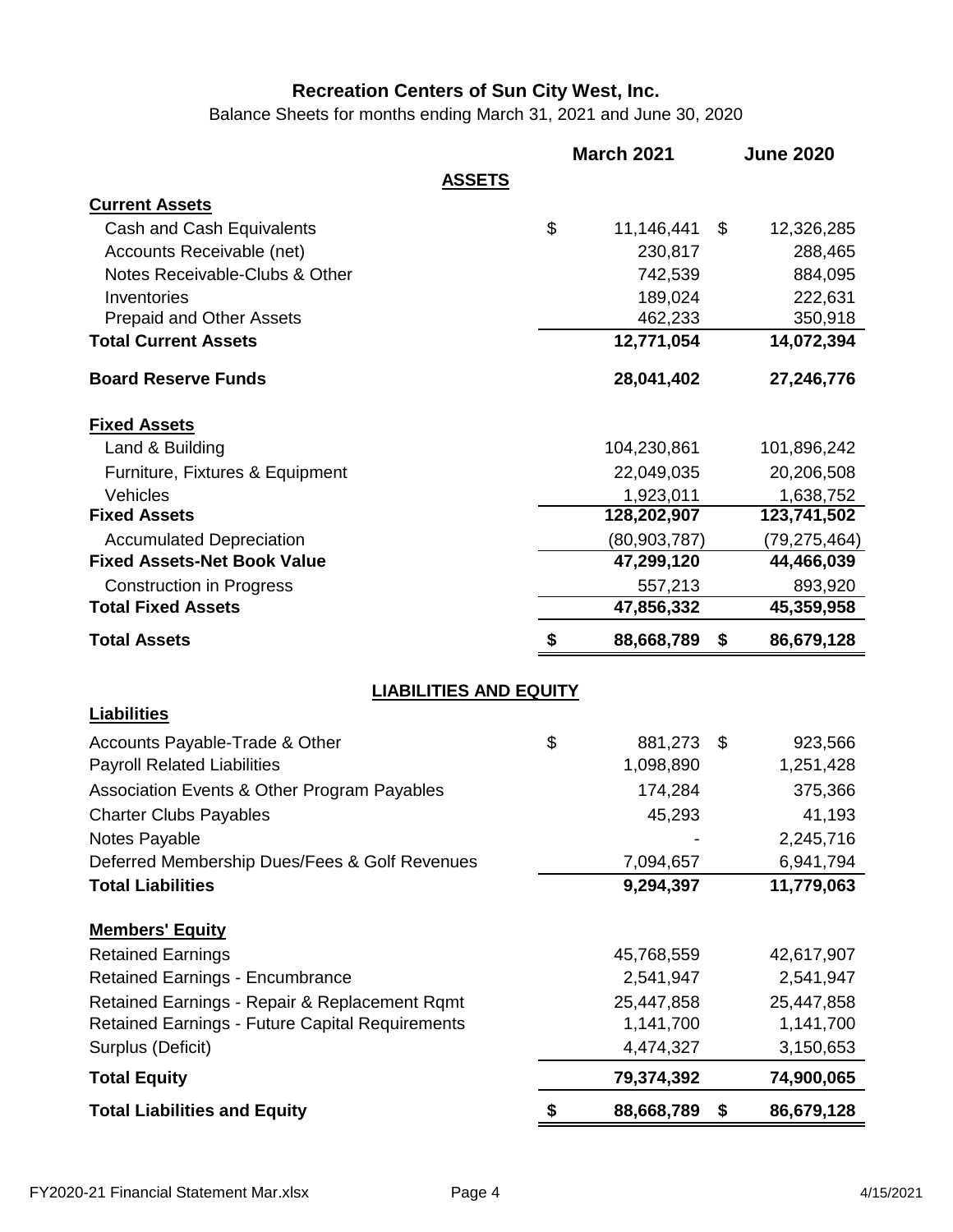Statement of Cash Flows

|                                                                                                            | <b>Nine Months Ended</b><br><b>March 2021</b> | <b>Fiscal Year Ended</b><br><b>June 2020</b> |               |  |
|------------------------------------------------------------------------------------------------------------|-----------------------------------------------|----------------------------------------------|---------------|--|
| CASH FLOWS FROM OPERATING ACTIVITIES                                                                       |                                               |                                              |               |  |
| Excess of revenues over expenses                                                                           | \$<br>4,474,327                               | \$                                           | 3,150,661     |  |
| Adjustments to reconcile excess of revenues over<br>expenses to net cash provided by operating activities: |                                               |                                              |               |  |
| Depreciation and amortization                                                                              | 2,920,075                                     |                                              | 3,662,951     |  |
| (Gain) / Loss on Disposals of Fixed Assets                                                                 | 13,381                                        |                                              | 53,104        |  |
| Net (Gains) / Loss on Investments                                                                          | (792, 258)                                    |                                              | (1,088,839)   |  |
| Asset Preservation & Facility Investment Fees                                                              | (3,612,000)                                   |                                              | (3,995,800)   |  |
| <b>Reserve for Uncollectible Accounts</b>                                                                  |                                               |                                              | (43, 822)     |  |
| Increase (decrease) in cash resulting from changes in                                                      |                                               |                                              |               |  |
| Receivables (net)                                                                                          | 199,204                                       |                                              | (58, 424)     |  |
| Inventories                                                                                                | 33,608                                        |                                              | 13,254        |  |
| Prepaid expenses and other assets                                                                          | (111, 315)                                    |                                              | (41, 584)     |  |
| Accounts payable and accrued expenses                                                                      | (2,637,529)                                   |                                              | 2,528,172     |  |
| Deferred income                                                                                            | 152,863                                       |                                              | 162,573       |  |
| Net cash provided by (used in) operating activities                                                        | 640,355                                       |                                              | 4,342,245     |  |
| CASH FLOWS FROM INVESTING ACTIVITIES                                                                       |                                               |                                              |               |  |
| Purchase of land improvements, buildings and equipment                                                     | (5,431,529)                                   |                                              | (4, 164, 886) |  |
| Proceeds from Disposal of Fixed Assets                                                                     | 1,700                                         |                                              |               |  |
| Asset Preservation & Facility Investment Fees                                                              | 3,612,000                                     |                                              | 3,995,800     |  |
| Cash Flow Funding Transfer (to) / from Reserves (Net)                                                      | 657,217                                       |                                              | (46, 697)     |  |
| Net (purchase) redemption of investments                                                                   | (659, 585)                                    |                                              | (602, 699)    |  |
| Net cash provided by (used in) investing activities                                                        | (1,820,198)                                   |                                              | (818, 482)    |  |
| NET INCREASE (DECREASE) IN CASH AND CASH EQUIVALENTS                                                       | (1, 179, 843)                                 |                                              | 3,523,763     |  |
| CASH AND CASH EQUIVALENTS, BEGINNING OF PERIOD                                                             | 12,326,285                                    |                                              | 8,802,521     |  |
| CASH AND CASH EQUIVALENTS, END OF PERIOD                                                                   | \$<br>11,146,441                              | \$                                           | 12,326,285    |  |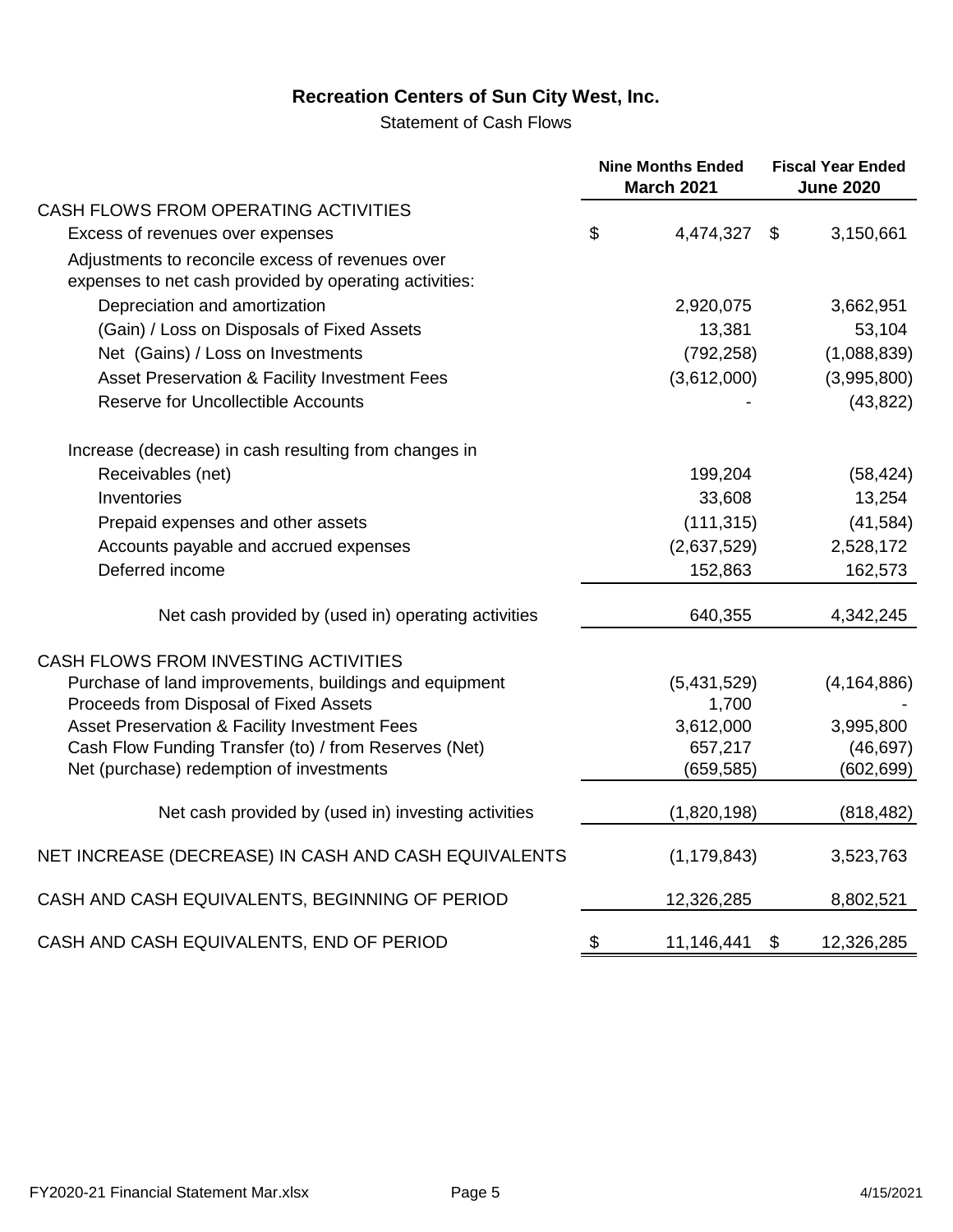Cash and Investment Balances

| <b>Account</b><br><b>General Fund</b>      |              | <b>March 2021</b> | % Total | <b>June 2020</b> | % Total | Change                  |
|--------------------------------------------|--------------|-------------------|---------|------------------|---------|-------------------------|
| <b>Total Cash and Cash Equivalents</b>     |              | 11,146,441        | 100.00% | 12,326,285       | 100.00% | (1, 179, 843)           |
| <b>Reserve Fund</b>                        |              |                   |         |                  |         |                         |
| JP Morgan Investments                      |              |                   |         |                  |         |                         |
| <b>Money Market</b>                        |              | 5                 | 0.00%   | 1,250,879        | 4.59%   | (1,250,874)             |
| <b>Certificates of Deposit</b>             |              | 3,109,597         | 11.09%  | 2,504,552        | 9.19%   | 605,045                 |
| <b>Total JP Morgan Investments</b>         |              | 3,109,602         | 11.09%  | 3,755,430        | 13.78%  | (645,829)               |
| <b>Vanguard Investments</b>                |              |                   |         |                  |         |                         |
| <b>Core Bond Fund Admiral</b>              | <b>VCOBX</b> | 4,163,170         | 14.85%  | 3,070,033        | 11.27%  | 1,093,137               |
| Intermediate-Term Bond Index Adm           | <b>VBILX</b> | 2,478,385         | 8.84%   |                  | 0.00%   | 2,478,385               |
| Intermediate-Term Inv Grade Bond Adm       | <b>VFIDX</b> | 4,160,468         | 14.84%  | 3,318,104        | 12.18%  | 842,363                 |
| Long-Term Inv Grade Bond Adm               | <b>VWETX</b> | 2,316,961         | 8.26%   | 1,685,533        | 6.19%   | 631,428                 |
| Short-Term Bond Index Adm                  | <b>VBIRX</b> | 1,248,207         | 4.45%   |                  | 0.00%   | 1,248,207               |
| Short-Term Inv Grade Bond Adm              | <b>VFSUX</b> | 4,018,377         | 14.33%  | 2,593,112        | 9.52%   | 1,425,264               |
| <b>Total Bond Market Index Fund Adm</b>    | <b>VBTLX</b> | 3,625,456         | 12.93%  | 3,541,218        | 13.00%  | 84,238                  |
| Extended Market Index Fund Adm             | <b>VEXAX</b> |                   | 0.00%   | 1,991,474        | 7.31%   | (1,991,474)             |
| 500 Index Fund Adm                         | <b>VFIAX</b> |                   | 0.00%   | 4,513,715        | 16.57%  | (4,513,715)             |
| <b>Total Stock Market Index Adm</b>        | <b>VTSAX</b> | 1,722,822         | 6.14%   |                  | 0.00%   | 1,722,822               |
| <b>Total International Stock Index Adm</b> | <b>VTIAX</b> | 1,197,956         | 4.27%   | 2,778,155        | 10.20%  | (1,580,200)             |
| <b>Total Vanguard Investments</b>          |              | 24,931,801        | 88.91%  | 23,491,345       | 86.22%  | 1,440,455               |
| <b>Total Reserve Funds</b>                 |              | 28,041,402        | 100.00% | 27,246,776       | 100.00% | 794,627                 |
|                                            |              |                   |         |                  |         |                         |
| <b>TOTAL FUNDS</b>                         |              | 39,187,844        |         | 39,573,061       |         | (385, 217)              |
| <b>Vanguard Investment Activity</b>        |              | FY2020-21 YTD     |         | FY2019-20        |         | <b>Inception (FY15)</b> |
| Beginning Balance                          |              | 23,491,345        |         | 21,838,201       |         |                         |
| <b>Investment Transfers-In</b>             |              |                   |         |                  |         | 18,250,000              |
| <b>Investment Earnings</b>                 |              | 671,149           |         | 592,886          |         | 2,902,562               |
| <b>Advisor Fees</b>                        |              | (22, 952)         |         | (28, 581)        |         | (160,001)               |
| <b>Realized Gains (Losses)</b>             |              | 3,076,235         |         | 287,813          |         | 3,343,823               |
| Un-Realized Gains (Losses) ***             |              | (2, 283, 976)     |         | 801,026          |         | 595,416                 |
| <b>Ending Balance</b>                      |              | 24,931,801        |         | 23,491,345       |         | 24,931,800              |
|                                            |              |                   |         |                  |         |                         |

\*\*\* Unrealized Gains (Losses) are the difference between the basis (cost) of Investments & the market value at any point in time. Reserves Funds are invested based on a long-term investment strategy (Fi12) and over time Unrealized Gains (Losses) have historically fluctuated both up and down depending on the time period measured (e.g. monthly, annually, since inception).

Unrealized Gains (Losses) are recorded due to accounting rules which produce "Paper" gains/(losses), Realized Gains/(losses) occur at the time investments are sold.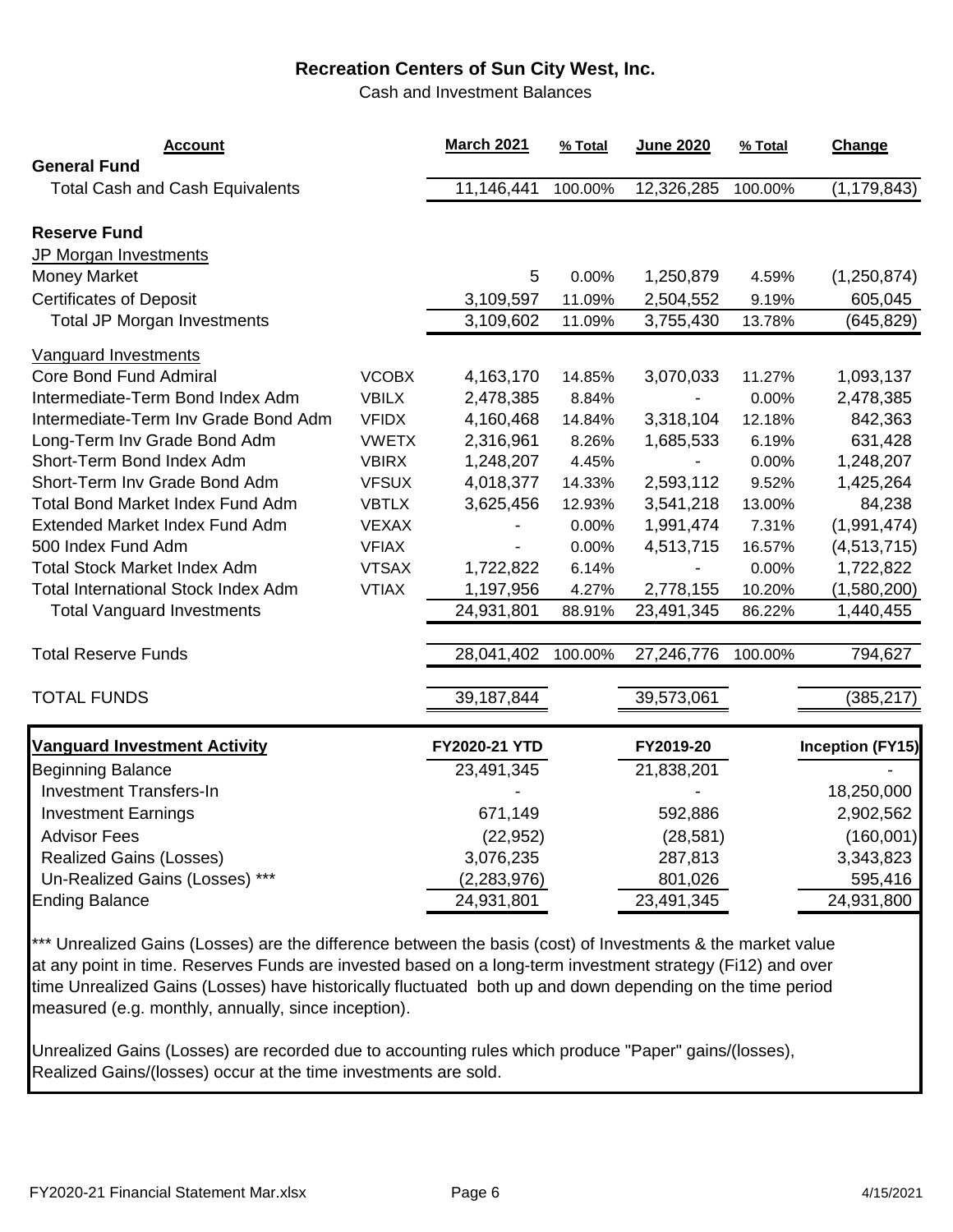

Asset Preservation Fees & Capital Expenditures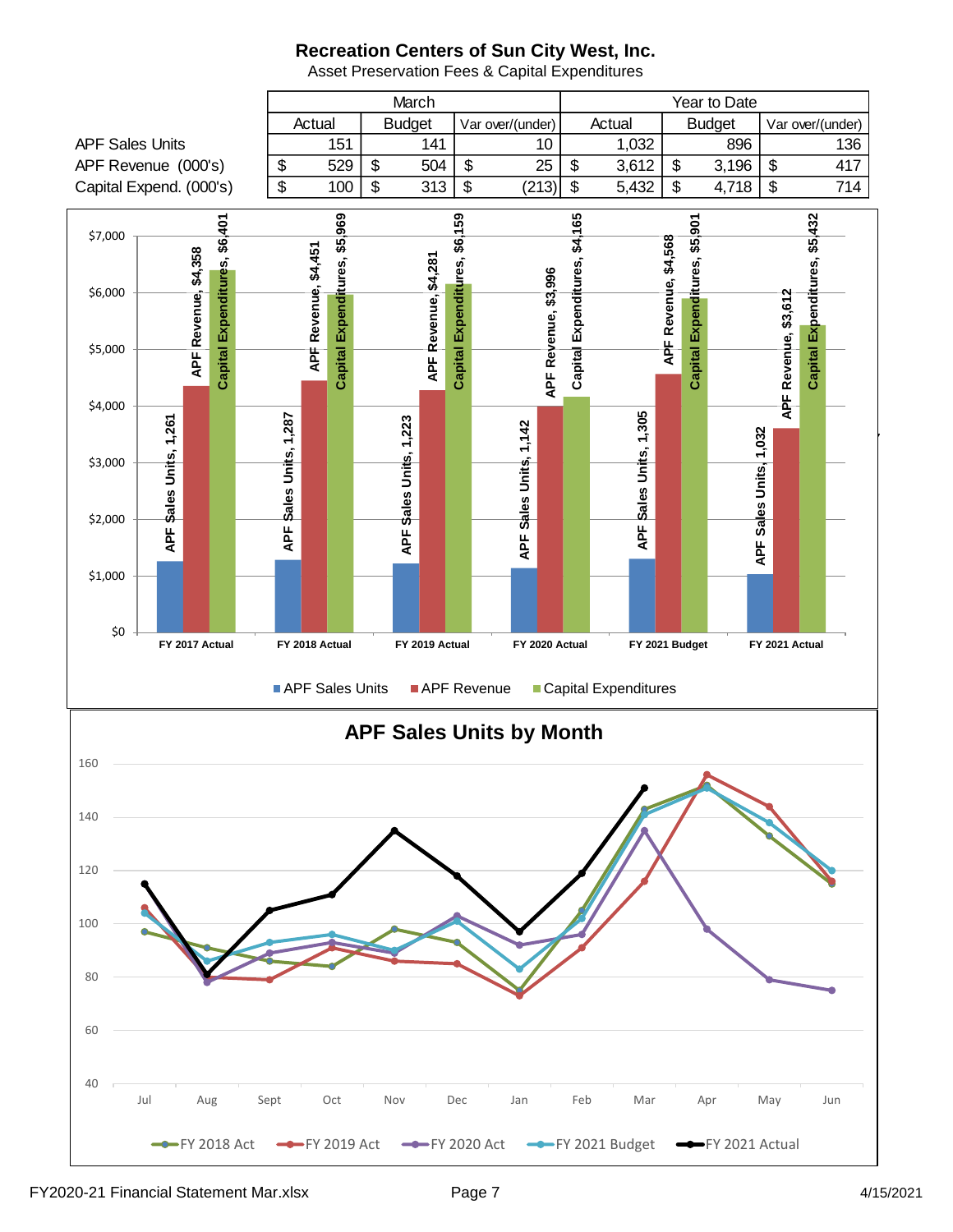**Summary Item Purchases and Counts of Various Products**

| <b>Fiscal Year</b>                  | Rate                           | Jul             | Aug             | Sep             | Oct              | <b>Nov</b>      | <b>Dec</b>      | Jan                       | Feb             | Mar             | Apr             | May            | Jun                   | <b>Total</b>        | <b>YTD</b>      | % YTD |
|-------------------------------------|--------------------------------|-----------------|-----------------|-----------------|------------------|-----------------|-----------------|---------------------------|-----------------|-----------------|-----------------|----------------|-----------------------|---------------------|-----------------|-------|
| <b>Golf - Unlimited Card Sales</b>  |                                |                 |                 |                 |                  |                 |                 |                           |                 |                 |                 |                |                       |                     |                 |       |
| FY 2018-19                          | \$3,125                        | $5\phantom{.0}$ | $\overline{2}$  | 10              | $\overline{28}$  | 13              | 11              | 11                        | $\overline{7}$  | 12              | 5               | 9              | $\overline{4}$        | 117                 | 99              | 85%   |
| FY 2019-20                          | \$3,125                        | $6\overline{6}$ | $\overline{4}$  | $\overline{17}$ | $\overline{25}$  | $\overline{18}$ | 15              | $\overline{12}$           | $\overline{12}$ | 10              | $\overline{2}$  | 6              | $\overline{11}$       | 138                 | 119             | 86%   |
| FY 2020-21 Bud                      | \$3,350                        | $\overline{5}$  | $\overline{2}$  | 13              | $\overline{27}$  | $\overline{18}$ | 13              | $\overline{12}$           | $\overline{7}$  | 11              | $\overline{4}$  | 8              | 6                     | 124                 | 107             | 86%   |
| FY 2020-21                          | \$3,350                        | $\overline{4}$  | 9               | 6               | 23               | 21              | 17              | $\overline{21}$           | 10 <sup>1</sup> | 13              |                 |                |                       | 124                 | 124             | 100%  |
|                                     |                                |                 |                 |                 |                  |                 |                 |                           |                 |                 |                 |                |                       | % of Budget YTD     |                 | 116%  |
|                                     |                                |                 |                 |                 |                  |                 |                 |                           |                 |                 |                 |                | % of Prior Year YTD   |                     | 104%            |       |
| <b>Kachina Golf Card Sales</b>      |                                |                 |                 |                 |                  |                 |                 |                           |                 |                 |                 |                |                       |                     |                 |       |
| FY 2018-19                          | 895<br>\$                      | 12              | 23              | 55              | 124              | 86              | 52              | 69                        | 32              | 26              | 25              | 18             | 14                    | 536                 | 479             | 89%   |
| FY 2019-20                          | 895<br>$\sqrt[6]{\frac{1}{2}}$ | 13              | $\overline{23}$ | 48              | 123              | 82              | 62              | 66                        | 42              | $\overline{24}$ | $\overline{5}$  | 12             | $\overline{25}$       | 525                 | 483             | 92%   |
| FY 2020-21 Bud                      | 895<br>$\sqrt[6]{\frac{1}{2}}$ | 14              | 21              | 52              | 114              | 80              | 54              | 62                        | 33              | 28              | 18              | 19             | 9                     | 503                 | 457             | 91%   |
| FY 2020-21                          | 895<br>$\sqrt[6]{\frac{1}{2}}$ | 11              | 19              | 40              | 86               | 125             | 78              | 61                        | 63              | 54              |                 |                |                       | 537                 | 537             | 100%  |
|                                     |                                |                 |                 |                 |                  |                 |                 |                           |                 |                 |                 |                |                       | % of Budget YTD     |                 | 117%  |
|                                     |                                |                 |                 |                 |                  |                 |                 |                           |                 |                 |                 |                |                       | % of Prior Year YTD |                 | 111%  |
| <b>Coyote Golf Card Sales</b>       |                                |                 |                 |                 |                  |                 |                 |                           |                 |                 |                 |                |                       |                     |                 |       |
| FY 2018-19                          | 325<br>\$                      | $\overline{4}$  | 10              | 24              | 152              | 160             | $\overline{72}$ | 112                       | 29              | 26              | 26              | 12             | $\overline{7}$        | 634                 | 589             | 93%   |
| FY 2019-20                          | \$<br>325                      | $\overline{4}$  | 11              | 23              | 130              | 156             | 95              | 114                       | 31              | 25              | 3               | 13             | 20                    | 625                 | 589             | 94%   |
| FY 2020-21 Bud                      | \$<br>325                      | $\overline{4}$  | $\overline{13}$ | $\overline{24}$ | $\frac{143}{ }$  | $\frac{175}{2}$ | $\overline{76}$ | 100                       | $\overline{32}$ | 33              | $\overline{20}$ | 9              | 5                     | 632                 | 598             | 95%   |
| FY 2020-21                          | $\mathfrak{s}$<br>325          | $\overline{13}$ | $\overline{5}$  | 17              | $\overline{75}$  | 143             | 140             | 101                       | 69              | 50              |                 |                |                       | 613                 | 613             | 100%  |
|                                     |                                |                 |                 |                 |                  |                 |                 |                           |                 |                 |                 |                |                       | % of Budget YTD     |                 | 102%  |
|                                     |                                |                 |                 |                 |                  |                 |                 |                           |                 |                 |                 |                |                       | % of Prior Year YTD |                 | 104%  |
| <b>CNP Frequent Play Card Sales</b> |                                |                 |                 |                 |                  |                 |                 |                           |                 |                 |                 |                |                       |                     |                 |       |
| FY 2018-19                          | \$1,400                        | $\mathbf 0$     | $\mathbf 0$     | $\mathbf{1}$    | 3                | 0               | $\mathbf 0$     | $\mathbf{1}$              | $\mathbf 0$     | $\mathbf 0$     | $\mathbf 0$     | 0              | 0                     | $5\phantom{.0}$     | $5\phantom{.0}$ | 100%  |
| FY 2019-20                          | \$1,400                        | $\mathbf 0$     | $\pmb{0}$       | $\mathbf{1}$    | $\overline{2}$   | $\mathsf 0$     | $\pmb{0}$       | $\mathbf{1}$              | $\mathbf 0$     | $\mathsf{O}$    | $\mathbf 0$     | $\mathbf 0$    | $\overline{0}$        | $\overline{4}$      | $\overline{4}$  | 100%  |
| FY 2020-21 Bud                      | \$1,400                        | $\overline{0}$  | $\mathbf{1}$    | $\overline{1}$  | $\mathbf{1}$     | 0               | $\mathbf 0$     | $\mathbf{1}$              | $\mathbf{0}$    | $\mathbf 0$     | $\mathbf 0$     | $\mathbf 0$    | $\mathbf 0$           | $\overline{4}$      | $\overline{4}$  | 92%   |
| FY 2020-21                          | \$1,400                        | $\overline{0}$  | $\mathbf{1}$    | $\Omega$        | $\overline{2}$   | $\overline{3}$  | $\overline{2}$  | 3                         | $\mathbf{1}$    | $\mathsf{O}$    |                 |                |                       | 12                  | 12              | 100%  |
|                                     |                                |                 |                 |                 |                  |                 |                 |                           |                 |                 |                 |                |                       | % of Budget YTD     |                 | 327%  |
|                                     |                                |                 |                 |                 |                  |                 |                 |                           |                 |                 |                 |                |                       | % of Prior Year YTD |                 | 300%  |
| <b>Twilight Golf Card Sales</b>     |                                |                 |                 |                 |                  |                 |                 |                           |                 |                 |                 |                |                       |                     |                 |       |
| FY 2018-19                          | \$1,200                        | $\mathbf 0$     | $\mathbf 0$     | $\overline{c}$  | 11               | 6               | $\mathsf{O}$    | $\overline{4}$            | $\mathbf 0$     | $\mathbf 0$     | 3               | 3              | $\mathbf{2}^{\prime}$ | 31                  | 23              | 74%   |
| FY 2019-20                          | 1,200<br>\$                    | $\overline{0}$  | $\mathbf{1}$    | $\overline{3}$  | 8                | 10              | $\overline{3}$  | $\overline{4}$            | $\Omega$        | $\mathsf{O}$    | $\mathbf 0$     | $\overline{3}$ | $\overline{4}$        | 36                  | 29              | 81%   |
| FY 2020-21 Bud                      | \$1,250                        | $\mathbf 0$     | $\mathbf 0$     | $\overline{a}$  | $\boldsymbol{9}$ | $\overline{7}$  | $\mathbf{1}$    | $\ensuremath{\mathsf{3}}$ | $\mathbf 0$     | $\mathbf{1}$    | 3               | 3              | $\mathbf{1}$          | 29                  | 23              | 80%   |
| FY 2020-21                          | $\frac{1}{2}$<br>1,250         | $\overline{2}$  | $\mathbf{3}$    | $\mathbf{1}$    | 3                | 9               | 9               | 6                         | $\overline{7}$  | $\overline{a}$  |                 |                |                       | 42                  | 42              | 100%  |
|                                     |                                |                 |                 |                 |                  |                 |                 |                           |                 |                 |                 |                |                       | % of Budget YTD     |                 | 180%  |
|                                     |                                |                 |                 |                 |                  |                 |                 |                           |                 |                 |                 |                |                       | % of Prior Year YTD |                 | 145%  |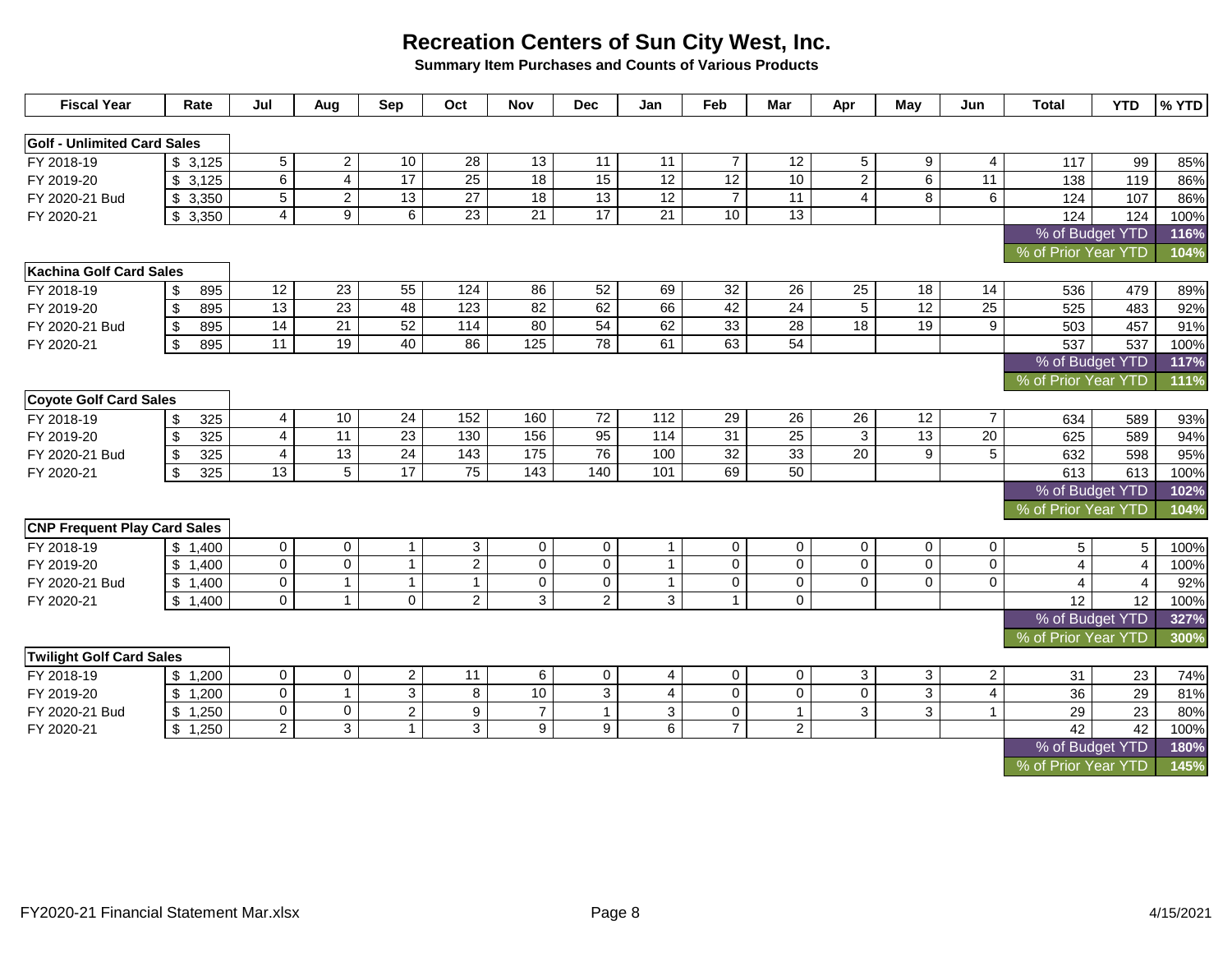**Summary Item Purchases and Counts of Various Products**

| <b>Fiscal Year</b>                 |                | Rate      | Jul             | Aug             | Sep             | Oct             | <b>Nov</b>       | <b>Dec</b>      | Jan                     | Feb            | Mar             | Apr             | May             | Jun                     | Total               | <b>YTD</b> | % YTD |
|------------------------------------|----------------|-----------|-----------------|-----------------|-----------------|-----------------|------------------|-----------------|-------------------------|----------------|-----------------|-----------------|-----------------|-------------------------|---------------------|------------|-------|
|                                    |                |           |                 |                 |                 |                 |                  |                 |                         |                |                 |                 |                 |                         |                     |            |       |
| <b>Range Ball Key Sales</b>        |                |           |                 |                 |                 |                 |                  |                 |                         |                |                 |                 |                 |                         |                     |            |       |
| FY 2018-19                         | \$             | 90        | $\overline{51}$ | 42              | 84              | 142             | 185              | 152             | 133                     | 137            | 132             | $\frac{1}{117}$ | 86              | 75                      | 1,336               | 1,058      | 79%   |
| FY 2019-20                         | $\mathfrak{s}$ | 90        | 47              | 54              | $\overline{74}$ | 145             | 185              | 178             | 254                     | 221            | 192             | 100             | 164             | 116                     | 1,730               | 1,350      | 78%   |
| FY 2020-21 Bud                     |                | \$90/\$99 | 38              | 47              | 64              | 189             | 185              | 141             | 148                     | 139            | $\frac{1}{142}$ | $\frac{1}{13}$  | $\overline{77}$ | 58                      | 1,341               | 1,093      | 82%   |
| FY 2020-21                         |                | \$90/\$99 | 98              | 100             | 136             | 173             | $\overline{213}$ | 229             | 231                     | 244            | 238             |                 |                 |                         | 1,662               | 1,662      | 100%  |
|                                    |                |           |                 |                 |                 |                 |                  |                 |                         |                |                 |                 |                 |                         | % of Budget YTD     |            | 152%  |
|                                    |                |           |                 |                 |                 |                 |                  |                 |                         |                |                 |                 |                 |                         | % of Prior Year YTD |            | 123%  |
|                                    |                |           |                 |                 |                 |                 |                  |                 |                         |                |                 |                 |                 |                         |                     |            |       |
| <b>Members (with No Golf Card)</b> |                |           |                 |                 |                 |                 |                  |                 |                         |                |                 |                 |                 |                         | Average             |            |       |
| FY 2018-19                         |                |           | 29,517          | 29,582          | 29,628          | 29,716          | 29,646           | 29,835          | 30.087                  | 30,300         | 30,488          | 30,767          | 31,039          | 31,160                  | 30,147              |            |       |
| FY 2019-20                         |                |           | 31,028          | 30,077          | 30,082          | 30,337          | 30,501           | 30,585          | 30,801                  | 30,872         | 31,127          | 31,299          | 31,211          | 31,163                  | 30,757              |            |       |
| FY 2020-21                         |                |           | 31,317          | 31,021          | 31,043          | 31,044          | 31,257           | 31,230          | 31,446                  | 31,714         | 32,025          |                 |                 |                         | 31,344              |            |       |
|                                    |                |           |                 |                 |                 |                 |                  |                 |                         |                |                 |                 |                 |                         |                     |            |       |
| <b>Unlimited Golf Card Holders</b> |                |           |                 |                 |                 |                 |                  |                 |                         |                |                 |                 |                 |                         | Average             |            |       |
| FY 2018-19                         |                |           | 120             | 121             | 120             | 116             | 112              | 113             | 114                     | 115            | 117             | 117             | 117             | 117                     | 117                 |            |       |
| FY 2019-20                         |                |           | 118             | 119             | 128             | 128             | 130              | 133             | 134                     | 137            | 137             | 137             | 139             | 140                     | 132                 |            |       |
| FY 2020-21                         |                |           | 141             | 141             | 142             | $\frac{143}{ }$ | 144              | 144             | 150                     | 148            | 148             |                 |                 |                         | 145                 |            |       |
|                                    |                |           |                 |                 |                 |                 |                  |                 |                         |                |                 |                 |                 |                         |                     |            |       |
| <b>Kachina Golf Card Holders</b>   |                |           |                 |                 |                 |                 |                  |                 |                         |                |                 |                 |                 |                         | Average             |            |       |
| FY 2018-19                         |                |           | 495             | 496             | 501             | 510             | 520              | 524             | 527                     | 525            | 522             | 525             | 525             | 528                     | 517                 |            |       |
| FY 2019-20                         |                |           | 523             | 523             | 521             | 518             | 519              | 521             | 524                     | 530            | 528             | 521             | 525             | 523                     | 523                 |            |       |
| FY 2020-21                         |                |           | 523             | 533             | 547             | 572             | 583              | 570             | 576                     | 584            | 586             |                 |                 |                         | 564                 |            |       |
|                                    |                |           |                 |                 |                 |                 |                  |                 |                         |                |                 |                 |                 |                         |                     |            |       |
| <b>Coyote Golf Card Holders</b>    |                |           |                 |                 |                 |                 |                  |                 |                         |                |                 |                 |                 |                         | Average             |            |       |
| FY 2018-19                         |                |           | 613             | 613             | 610<br>625      | 611<br>621      | 606              | 612             | 625                     | 629            | 623             | 628<br>621      | 631<br>620      | 632                     | 619                 |            |       |
| FY 2019-20                         |                |           | 632             | 629             |                 |                 | 599              | 610             | 625                     | 628            | 630             |                 |                 | 628                     | 622                 |            |       |
| FY 2020-21                         |                |           | 631             | 631             | 636             | 671             | 677              | 656             | 670                     | 653            | 659             |                 |                 |                         | 654                 |            |       |
| <b>CNP Freq Play Card Holders</b>  |                |           |                 |                 |                 |                 |                  |                 |                         |                |                 |                 |                 |                         | Average             |            |       |
| FY 2018-19                         |                |           | 3               | $\overline{2}$  | $\overline{2}$  | 5               | 5                | 5               | 6                       | 6              | 6               | 5               | $\sqrt{5}$      | 5                       | 5                   |            |       |
| FY 2019-20                         |                |           | $\overline{5}$  | $\overline{5}$  | $\overline{5}$  | $\overline{4}$  | 4                | $\overline{4}$  | $\overline{\mathbf{4}}$ | $\overline{4}$ | $\overline{4}$  | $\overline{4}$  | $\overline{4}$  | $\overline{\mathbf{4}}$ | 4                   |            |       |
| FY 2020-21                         |                |           | $\overline{4}$  | 5               | 5               | 5               | $\overline{7}$   | 9               | $\overline{12}$         | 12             | 12              |                 |                 |                         | 8                   |            |       |
|                                    |                |           |                 |                 |                 |                 |                  |                 |                         |                |                 |                 |                 |                         |                     |            |       |
| <b>Twilight Golf Card Holders</b>  |                |           |                 |                 |                 |                 |                  |                 |                         |                |                 |                 |                 |                         | Average             |            |       |
| FY 2018-19                         |                |           | 22              | 22              | 23              | 26              | 26               | 26              | 29                      | 29             | 29              | 30              | 28              | 31                      | 27                  |            |       |
| FY 2019-20                         |                |           | 31              | $\overline{32}$ | 33              | 32              | 34               | $\overline{37}$ | 36                      | 36             | 36              | 36              | $\overline{36}$ | 38                      | 35                  |            |       |
| FY 2020-21                         |                |           | 37              | 40              | 38              | 40              | 40               | 40              | 43                      | 47             | 49              |                 |                 |                         | 42                  |            |       |
|                                    |                |           |                 |                 |                 |                 |                  |                 |                         |                |                 |                 |                 |                         |                     |            |       |